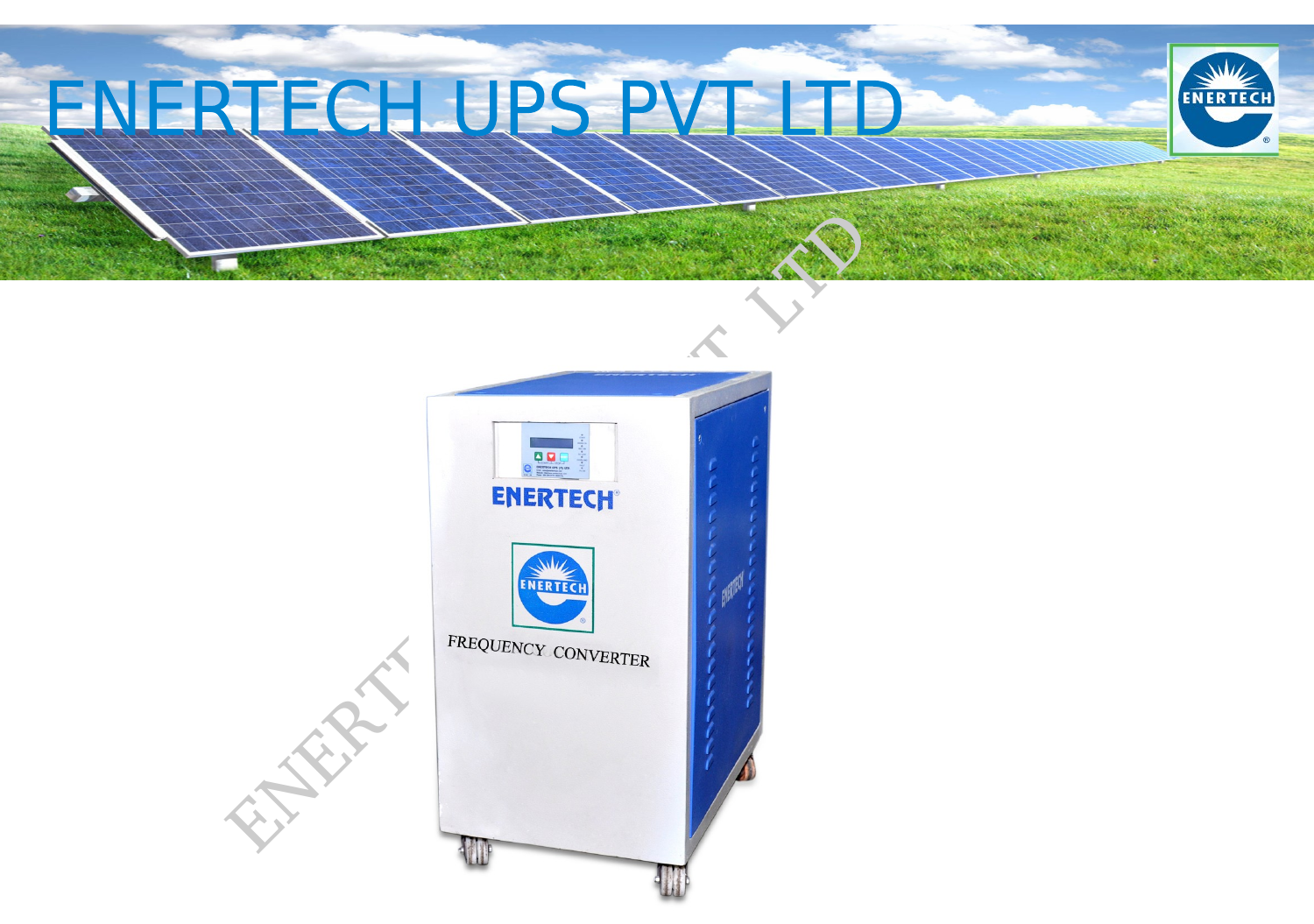### Distinctive Features:

- $\checkmark$  Solid State Architecture
- $\checkmark$  Rugged PWM design to reduce harmonic distortion
- $\checkmark$  Higher crest factor tolerance and dynamic stability
- $\checkmark$  Inbuilt Galvanic Isolation
- $V$  Modular Construction
- $\checkmark$  True Sine Wave Regulated Output
- $\checkmark$  Adaptive to diverse Grid and Frequency conditions
- 400Hz / 60Hz Out put Frequency
- $\checkmark$  Power factor Between 0.8 to 1
- $\checkmark$  Indication of normal and fault conditions.
- $\checkmark$  Air force / Military / Marine applications

dular Construction<br>e Sine Wave Regulated Output<br>aptive to diverse Grid and Frequency conditions<br>DHz / 60Hz Out put Frequency<br>wer factor Between 0.8 to 1<br>ication of normal and fault conditions.<br>force / Military / Marine app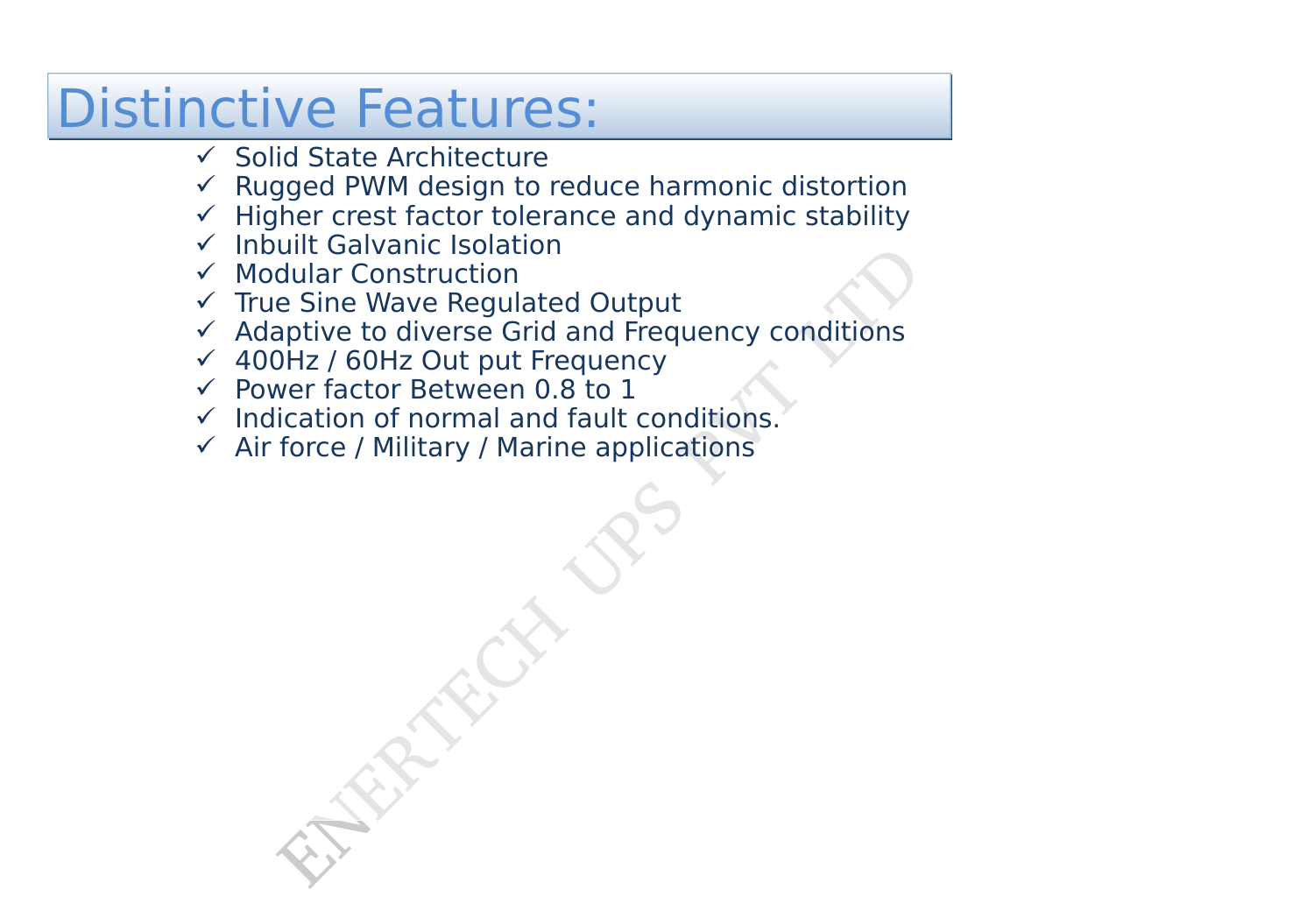

| <b>SR No</b> | <b>Parameter</b>                    | <b>SPECIFICATIONS</b>                                                                                    |
|--------------|-------------------------------------|----------------------------------------------------------------------------------------------------------|
|              | <b>1 Power Ratings</b>              | 1200 VA to 30 KVA                                                                                        |
|              | <b>2 Input Voltage</b>              | Most standard AC voltages including 115, 120, 200, 208, 220, 240, 277<br>and three-phase configurations. |
|              | <b>3 Power Factor correction</b>    | Available                                                                                                |
|              | 4 Output Voltage                    | Most standard AC voltages including 115, 120, 200, 208, 220, 240, 277<br>and three-phase configurations. |
|              | 5 Frequency                         | 50 Hz, 60 Hz, or 400 Hz (+/-0.5%)                                                                        |
|              | <b>6 Frequency Regulation</b>       | $\pm$ 0.5% N.L. to F.L.                                                                                  |
|              | <b>7 Frequency Transients</b>       | <b>None</b>                                                                                              |
|              | <b>8 Voltage Regulation</b>         | $\pm$ 1.5% N.L. to F.L.                                                                                  |
|              | 9 Efficiency                        | Approximately 85-95% (depending on rating)                                                               |
|              | <b>10 Total Harmonic Distortion</b> | 3% Typical, 5% Max                                                                                       |
|              | 11 Overload                         | 120% Typical Power Factor: 0.7 Lead to 0.7 Lag                                                           |
|              | <b>12 Input Circuit Protection</b>  | Circuit Breaker / Fuses, Transient Suppressors at Output                                                 |
|              | <b>13 Circuit Protection</b>        | Current Limit, Short Circuit Protection, Thermal Protection, and Semi-Co                                 |
|              | <b>14 Operating Temp</b>            | -20°C to +50°C Standard                                                                                  |
|              | 15 Cooling                          | Forced Air by internal DC brushless fan                                                                  |
|              | 16 Vibration                        | Normal shipping and handling                                                                             |
|              | 17 Elevation                        | 1000 ft. typical                                                                                         |
|              | 18 Humidity                         | 95% RH non-condensing                                                                                    |
|              |                                     | Specifications are subjected to changes without prior notice                                             |

### **SPECIFICATIONS**